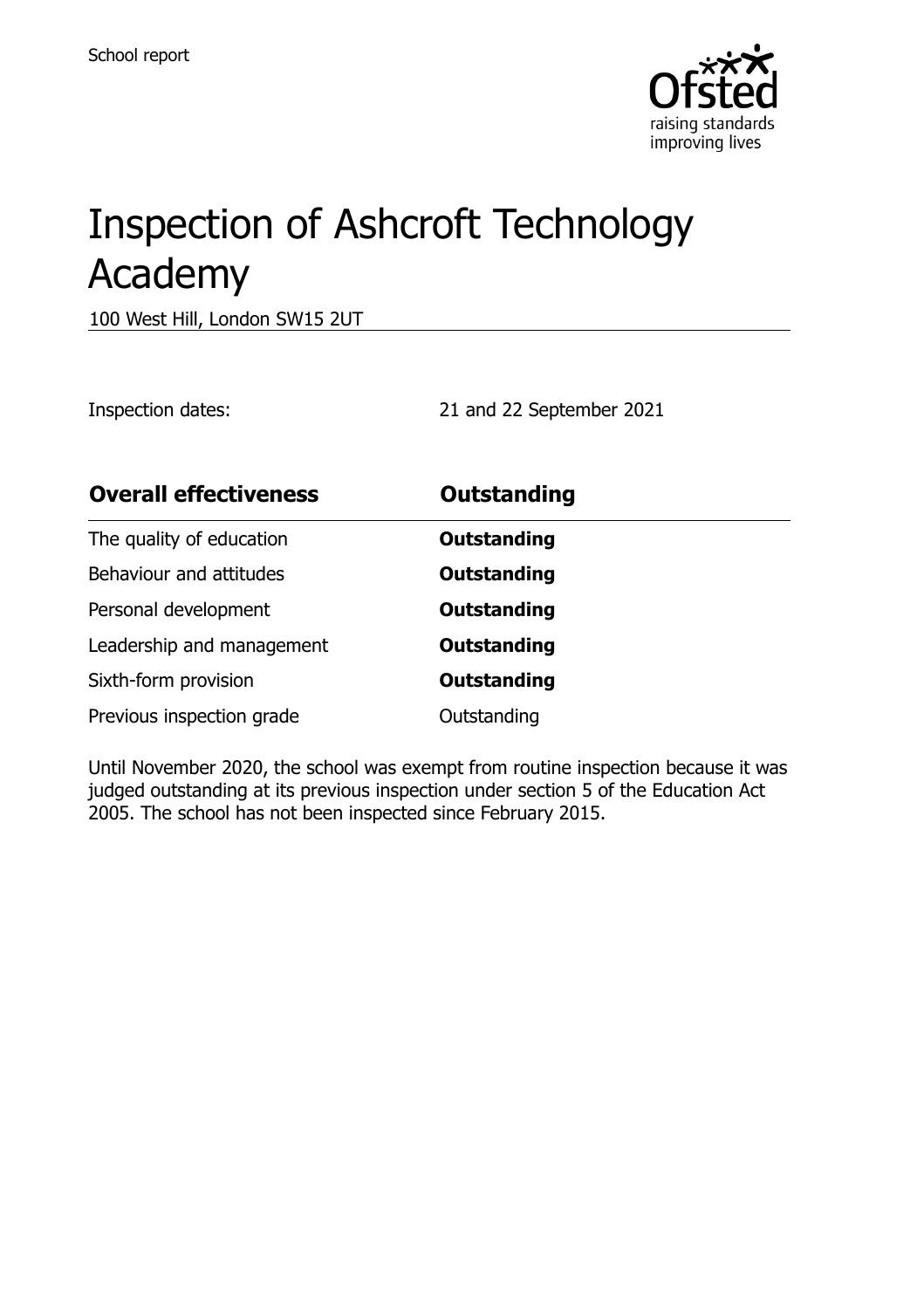

# **What is it like to attend this school?**

Leaders and staff nurture pupils' aspirations and self-belief from the moment they join this school. Pupils work hard in their lessons and they enjoy plentiful wellplanned opportunities outside the classroom. The science, technology, engineering, art and mathematics (STEAM) club is especially popular. Pupils also spoke enthusiastically about the rich range of activities offered in the creative arts. They are particularly proud of their school drama productions.

Leaders are ambitious for all pupils. They plan pupils' learning so that all achieve highly across all subjects. Pupils with special educational needs and/or disabilities (SEND) study the same broad range of subjects as their peers. For example, all pupils learn French until Year 11. In Years 7 to 9, pupils enjoy reading several Shakespeare plays as well as important world literature such as 'To Kill a Mockingbird'.

Pupils said that they enjoy school and feel safe. Pupils manage their own behaviour very well. They are respectful to one another and to staff. Bullying and name-calling are not tolerated in this school. Staff encourage pupils to 'call it out' if it occurs. Pupils told inspectors that bullying is rare. On the few occasions it does happen, pupils know who to speak to and they trust their teachers to resolve it.

#### **What does the school do well and what does it need to do better?**

Most parents and carers would recommend this school. It is easy to see why. Leaders make sure that all pupils receive an excellent education, both in and outside of the classroom. Pupils know that staff want them to excel and aim high for the future.

The curriculum is designed to make sure pupils develop and deepen their knowledge in a wide range of subjects. Subject leaders make ambitious and deliberate choices about the essential knowledge pupils need to know by the end of their courses. They also give careful thought to the order pupils learn new subject content. For example, in psychology, Year 11 pupils learn about memory shortly before they revise for exams.

Leaders are just as ambitious for students in the sixth form. There is a broad range of subjects for students to choose from. Teachers are experts in their subject areas. Subject leaders plan the teaching of knowledge and skills with the same care as throughout the school. For example, in English, students learn about the treatment of women in Victorian Britain to understand the portrayal of women in Bram Stoker's 'Dracula'.

In all subjects, teaching is planned to increase pupils' knowledge step by step. Teachers check pupils' understanding thoroughly and expect pupils to apply prior learning. They set pupils demanding work and revisit subject content if pupils need more practice.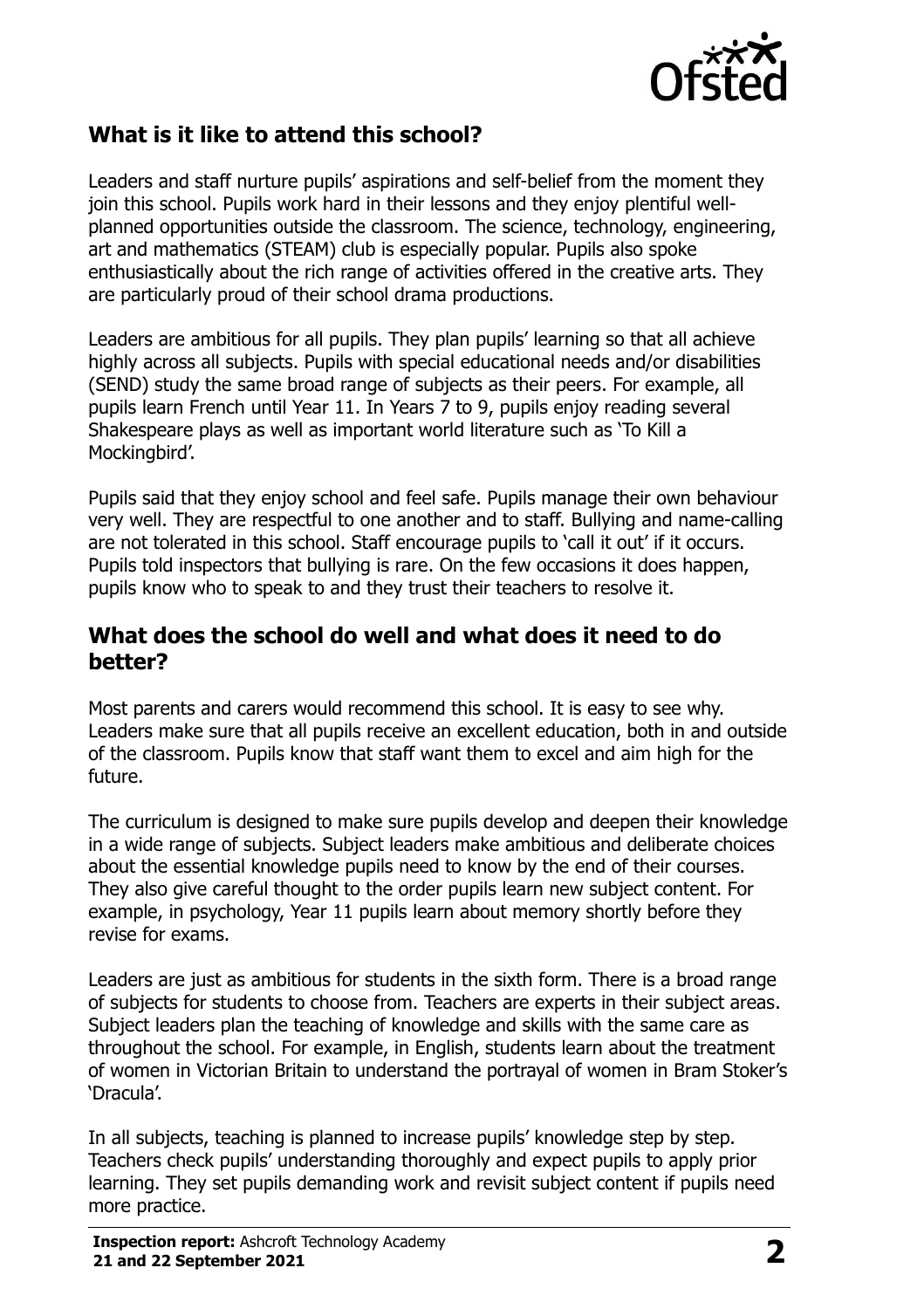

Leaders give reading a high priority. Pupils read a wide range of novels, plays and poems from the start of Year 7. This includes books chosen to reflect the school community. Staff check that pupils read often and widely. Pupils were keen to share their favourite books with inspectors.

Pupils with SEND receive the support they need to succeed in the full range of subjects. This includes those pupils who attend the resourced provision. Teachers know and plan carefully for each pupil. They provide support which is matched precisely to pupils' needs. Leaders check that this support enables pupils to overcome any barriers to learning. They do not hesitate to make changes to ensure that pupils' needs are fully met. Pupils with SEND achieve very well in this school.

Pupils learn well because there is very little low-level disruption. In classrooms, pupils focus on their work. They want to learn and they are curious. Pupils follow teachers' instructions without delay. Well-practised routines contribute to the school's calm, orderly atmosphere. Parents who responded to Ofsted's survey agreed unanimously that the school makes sure that pupils are well behaved.

High expectations for pupils extend beyond the classroom. This is clear in how leaders plan for pupils' personal development. The diverse range of extra-curricular activities is popular and well attended. Examples include clubs for sports, performing arts, games and debating. Pupils also learn about healthy relationships, diversity and how to keep themselves healthy, both physically and mentally. Leaders have developed a well-structured careers programme, including in the sixth form. Pupils receive information about non-academic courses and colleges, for instance at an annual careers fair.

Teachers, including early career teachers, value support from leaders immensely. This includes the training they receive to strengthen their expertise. Teachers also appreciate how leaders ensure that their workload is manageable. Staff enjoy working at this school and they are proud to work there.

The executive board of trustees meets regularly and holds leaders to account. For example, trustees ask leaders helpful and challenging questions about the curriculum, safeguarding and finance.

# **Safeguarding**

The arrangements for safeguarding are effective.

Staff at all levels receive safeguarding training. Training in school is supplemented by additional online training modules on topics such as peer-on-peer abuse and radicalisation. Leaders check that staff understand the information and guidance they receive. Staff are aware of the risks pupils may encounter in the school and the local area. They can identify signs of potential harm and they know how to report them.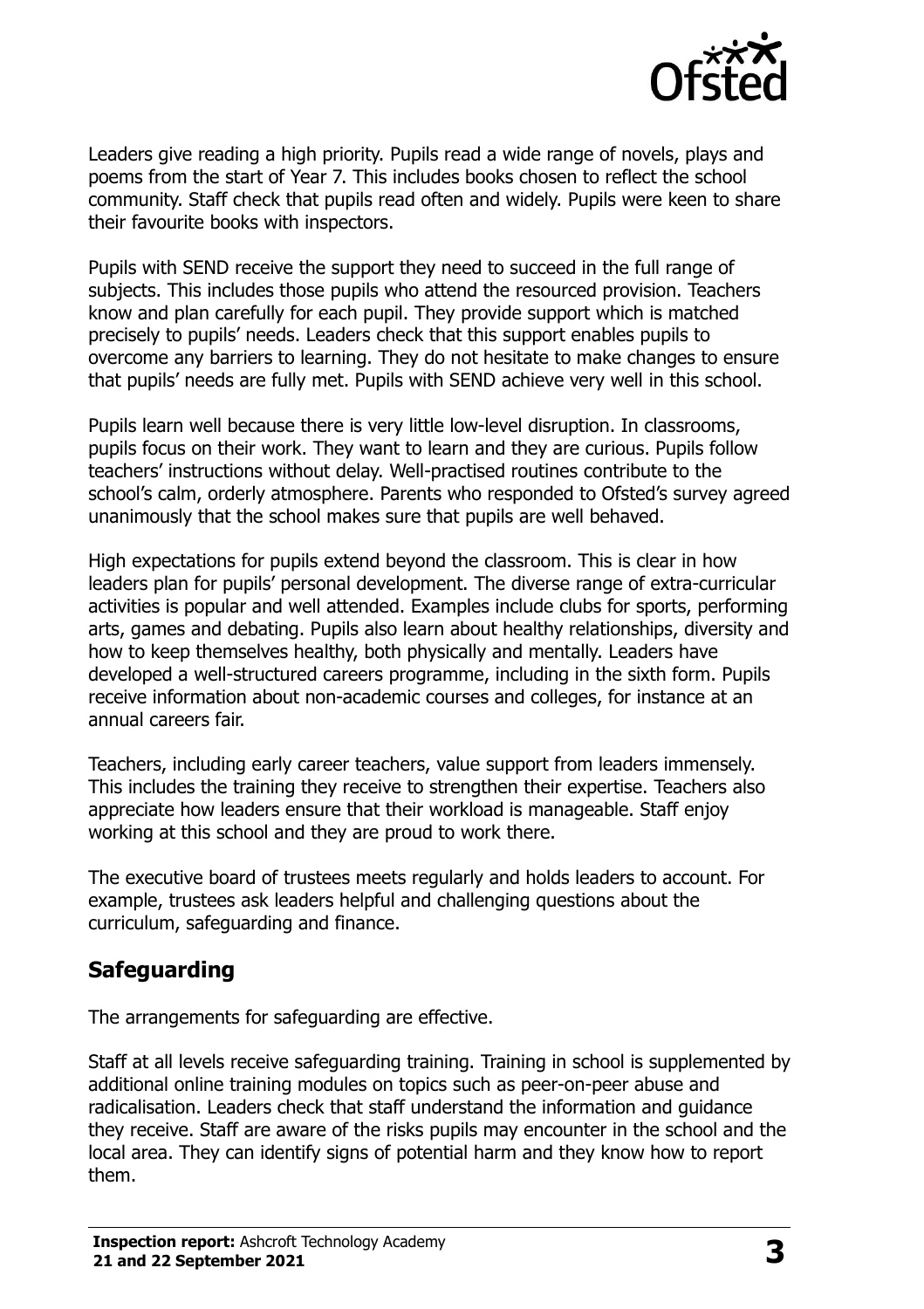

Leaders work closely with outside agencies to provide support to pupils when necessary, for instance through the early help service. Leaders and staff know the procedures to follow if there are concerns about an adult working in the school.

## **How can I feed back my views?**

You can use [Ofsted Parent View](http://parentview.ofsted.gov.uk/) to give Ofsted your opinion on your child's school, or to find out what other parents and carers think. We use information from Ofsted Parent View when deciding which schools to inspect, when to inspect them and as part of their inspection.

The Department for Education has further quidance on how to complain about a school.

If you are the school and you are not happy with the inspection or the report, you can [complain to Ofsted.](http://www.gov.uk/complain-ofsted-report)

### **Further information**

You can search for [published performance information](http://www.compare-school-performance.service.gov.uk/) about the school.

In the report, ['disadvantaged pupils'](http://www.gov.uk/guidance/pupil-premium-information-for-schools-and-alternative-provision-settings) refers to those pupils who attract government pupil premium funding: pupils claiming free school meals at any point in the last six years and pupils in care or who left care through adoption or another formal route.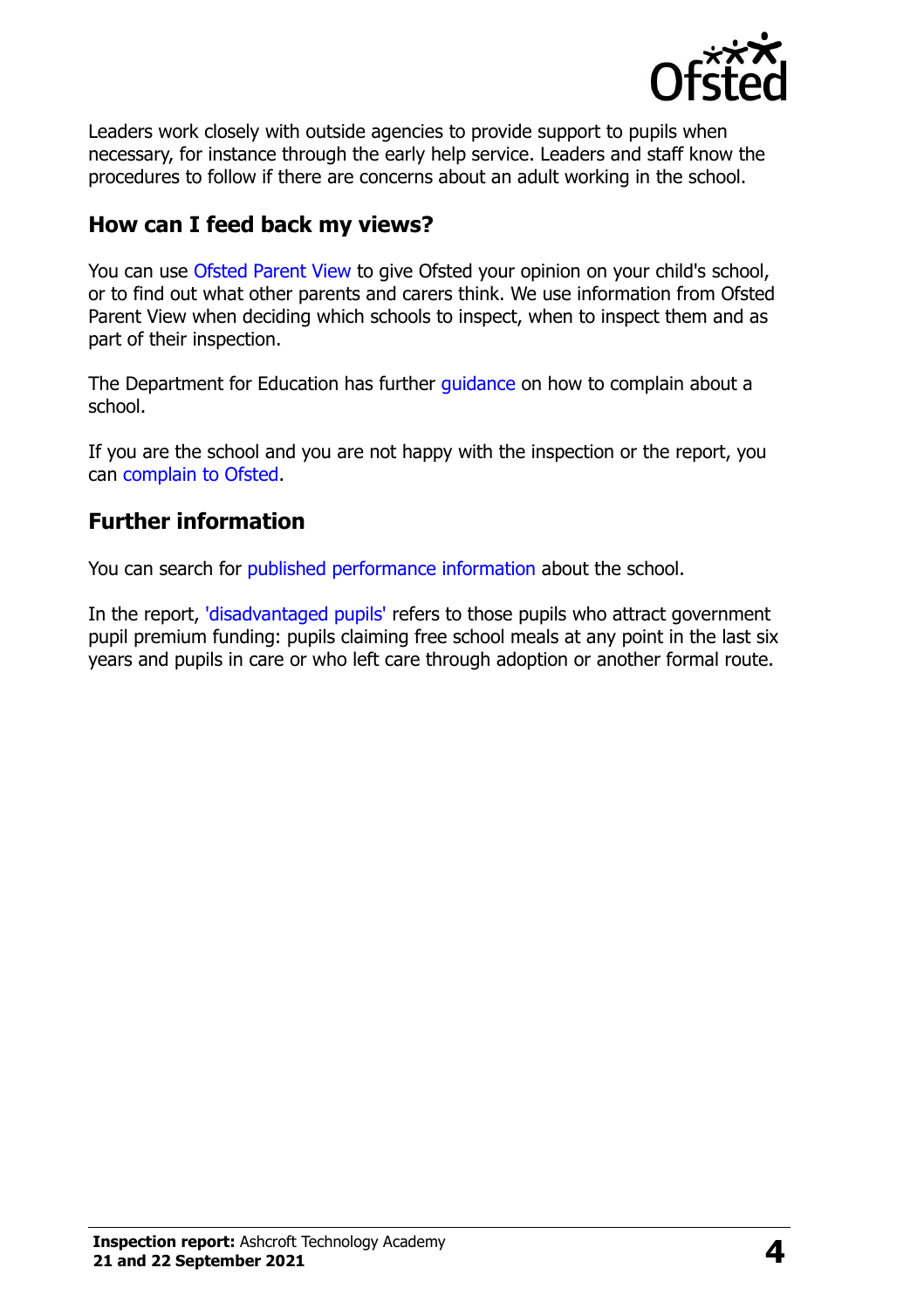

# **School details**

| Unique reference number                            | 135316                                                             |  |
|----------------------------------------------------|--------------------------------------------------------------------|--|
| <b>Local authority</b>                             | Wandsworth                                                         |  |
| <b>Inspection number</b>                           | 10203352                                                           |  |
| <b>Type of school</b>                              | Secondary Comprehensive                                            |  |
| <b>School category</b>                             | Academy sponsor-led                                                |  |
| Age range of pupils                                | 11 to 18                                                           |  |
| <b>Gender of pupils</b>                            | Mixed                                                              |  |
| <b>Gender of pupils in sixth-form</b><br>provision | Mixed                                                              |  |
| Number of pupils on the school roll                | 1363                                                               |  |
| Of which, number on roll in the<br>sixth form      | 242                                                                |  |
| <b>Appropriate authority</b>                       | Board of trustees                                                  |  |
| <b>Chair of trust</b>                              | <b>Richard Whitcutt</b>                                            |  |
| <b>Principal</b>                                   | Douglas Mitchell                                                   |  |
| Website                                            | www.atacademy.org.uk                                               |  |
| Date of previous inspection                        | 4 and 5 February 2015 under section 5<br>of the Education Act 2005 |  |

### **Information about this school**

- The school does not use any alternative providers.
- The school has a specially resourced provision for pupils with SEND. The provision provides up to 16 places for pupils with autism spectrum disorder.
- The school meets the requirements of the Baker Clause, which requires schools to provide students in Years 8 to 13 with information about approved technical education qualifications and apprenticeships.

# **Information about this inspection**

The inspectors carried out this inspection under section 5 of the Education Act 2005.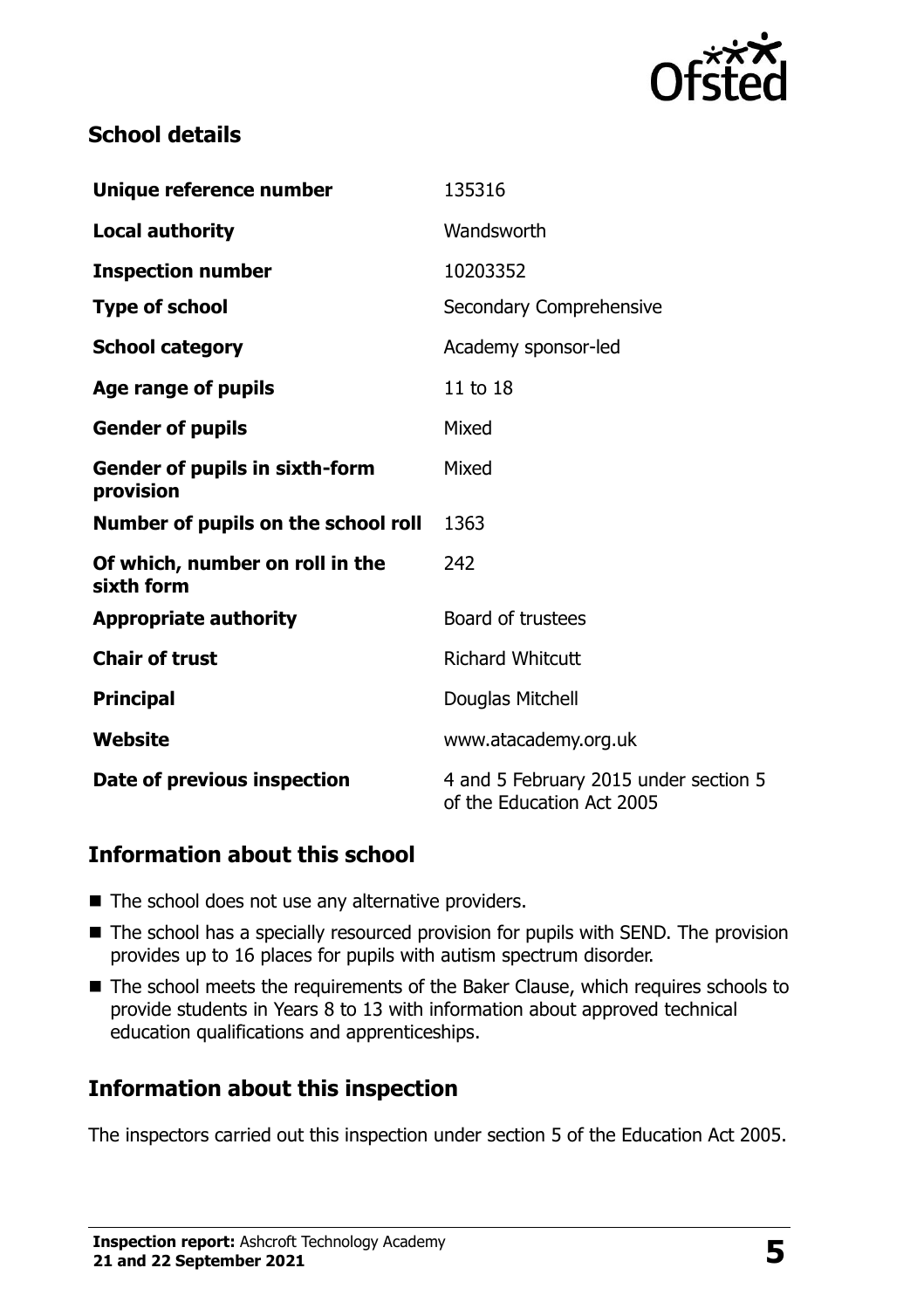

- This was the first routine inspection the school received since the COVID-19 pandemic began. Inspectors discussed the impact of the pandemic with school leaders and have taken that into account in their evaluation.
- Inspectors met with the principal and other senior leaders. Inspectors spoke with the chair of the executive board of the trust by telephone.
- Inspectors did deep dives in these subjects: English, mathematics, science, geography, French, art and psychology. Inspectors visited lessons, reviewed pupils' work, met with pupils to discuss their learning and met with subject leaders and teachers. Inspectors also considered pupils' learning in other subjects.
- Through discussions with leaders, a trustee, pupils and staff, inspectors considered how effectively pupils are safeguarded. Inspectors also looked at records related to safeguarding, including records of pre-employment checks carried out before staff are appointed.
- Inspectors met with groups of pupils in all key stages. Pupils' behaviour in lessons and at playtimes was observed.
- Inspectors spoke to a range of staff about safeguarding and behaviour and about their workload in school. Inspectors looked at 41 staff responses, 86 parent responses and 202 pupil responses to Ofsted's surveys.

#### **Inspection team**

| Mark Smith, lead inspector | Her Majesty's Inspector |
|----------------------------|-------------------------|
| <b>Bec Allott</b>          | Ofsted Inspector        |
| Stephen Hall               | Ofsted Inspector        |
| Duncan Kamya               | Ofsted Inspector        |
| Mike Finn                  | Her Majesty's Inspector |